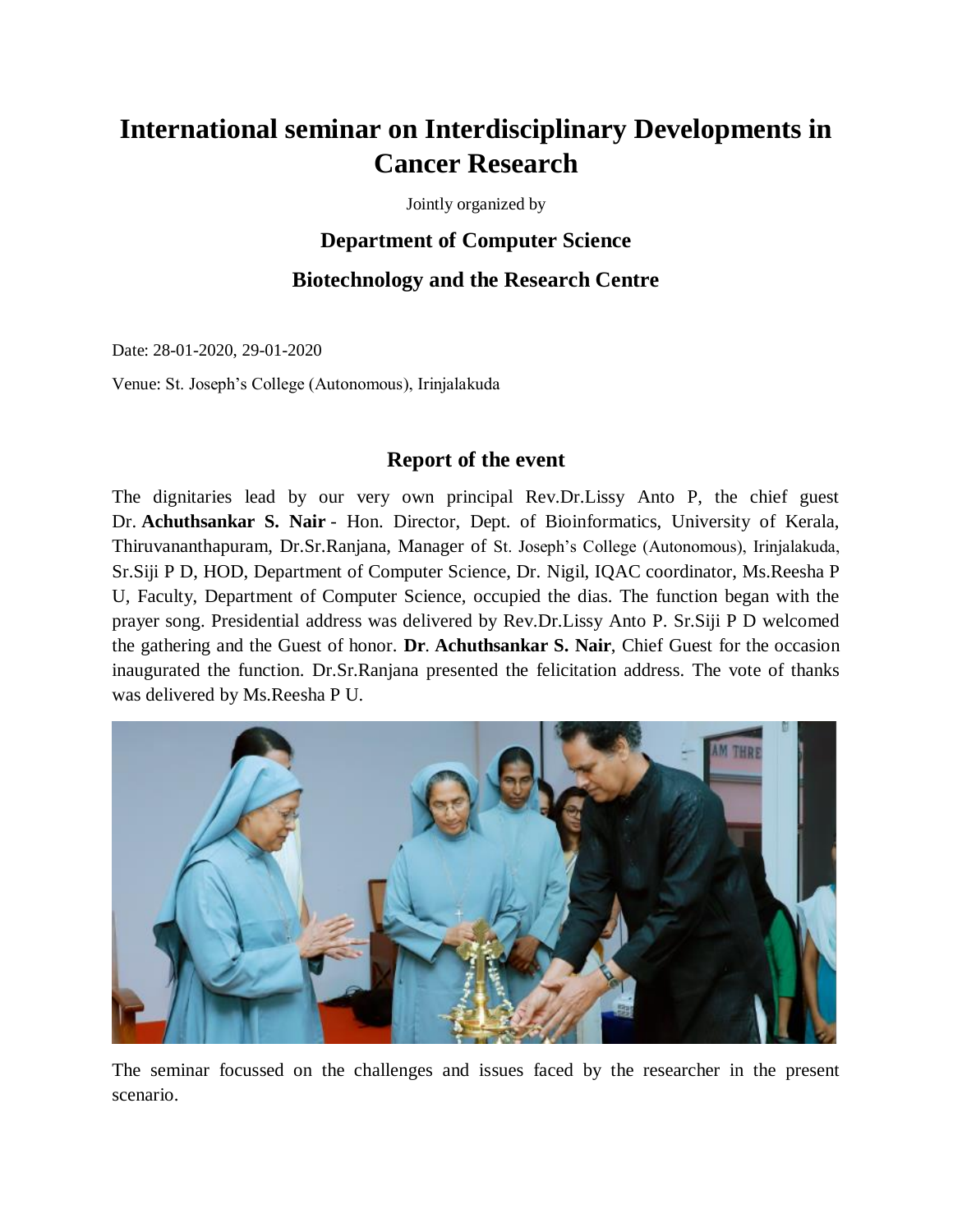### **TECHNICAL SESSION - I**

The session by Dr. Achuthsankar began after a short tea break. He outlined the role of Artificial Intelligence, Machine Learning and Deep Learning. He also briefed out certain techniques used in computers.



#### **TECHNICAL SESSION - II**

The afternoon session was handled by Dr. Vrinda V Nair. She was able to make the audience understand the importance and relevance of the subject and the role of a good guide in inspiring and motivating the students to aspire his or her goal. The subsequent session was by Dr.Vibha Choudhary, Faculty Scientist, Institute of Bioinformatics and Applied Biotechnology, Electronic city, Bangalore. Her topic was "Tools and techniques used in cancer research". She was able to explain cancer and its causes and the role of computer technologies in diagnosis of the disease.

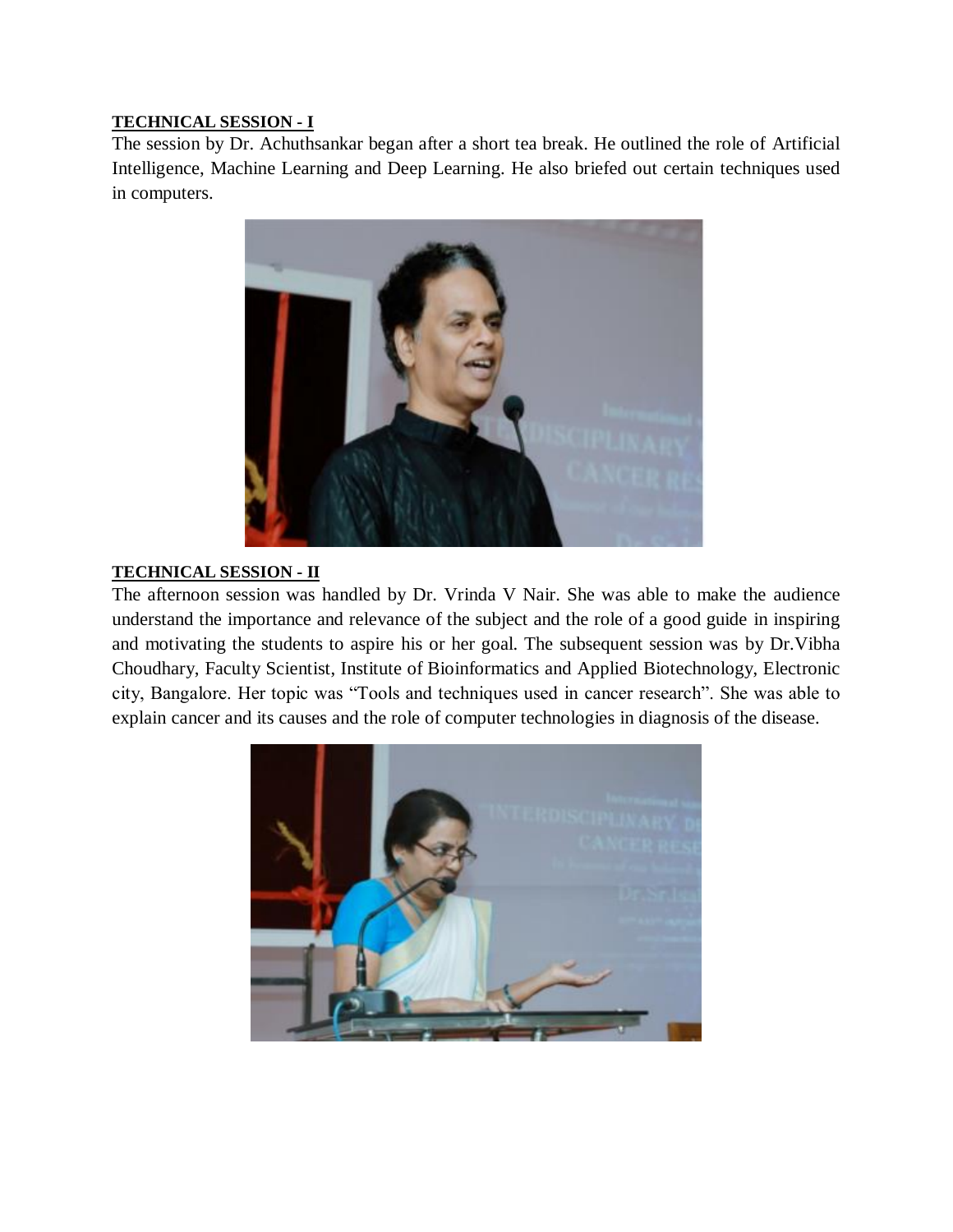#### **TECHNICAL SESSION - III**

The morning session on 29th January started with a silent prayer followed by the talk of Dr.Ruby John Anto, Scientist G of Rajiv Gandhi Centre of Biotechnology. She spoke on "Evaluation of bioactive principles from natural products as chemo preventives, chemo sensitizers and hemotherapeutics". It was a wonderful session explaining the research performed by her team. She was able to prove that the plants around us have great wonders and we need to discover those. The session was followed by a short tea break.



#### **TECHNICAL SESSION – IV**

The next session was by Dr. Manish Kumar, formed head and coordinator of University of Calicut. He spoke on "Shifting paradigms in cancer research and therapy". He was able to go into detail the evolution that is varying from time to time. The paradigm evades crisis through innovation. He was able to influence to think outside the paradigm. He also explained his research and the session was followed by lunch break.